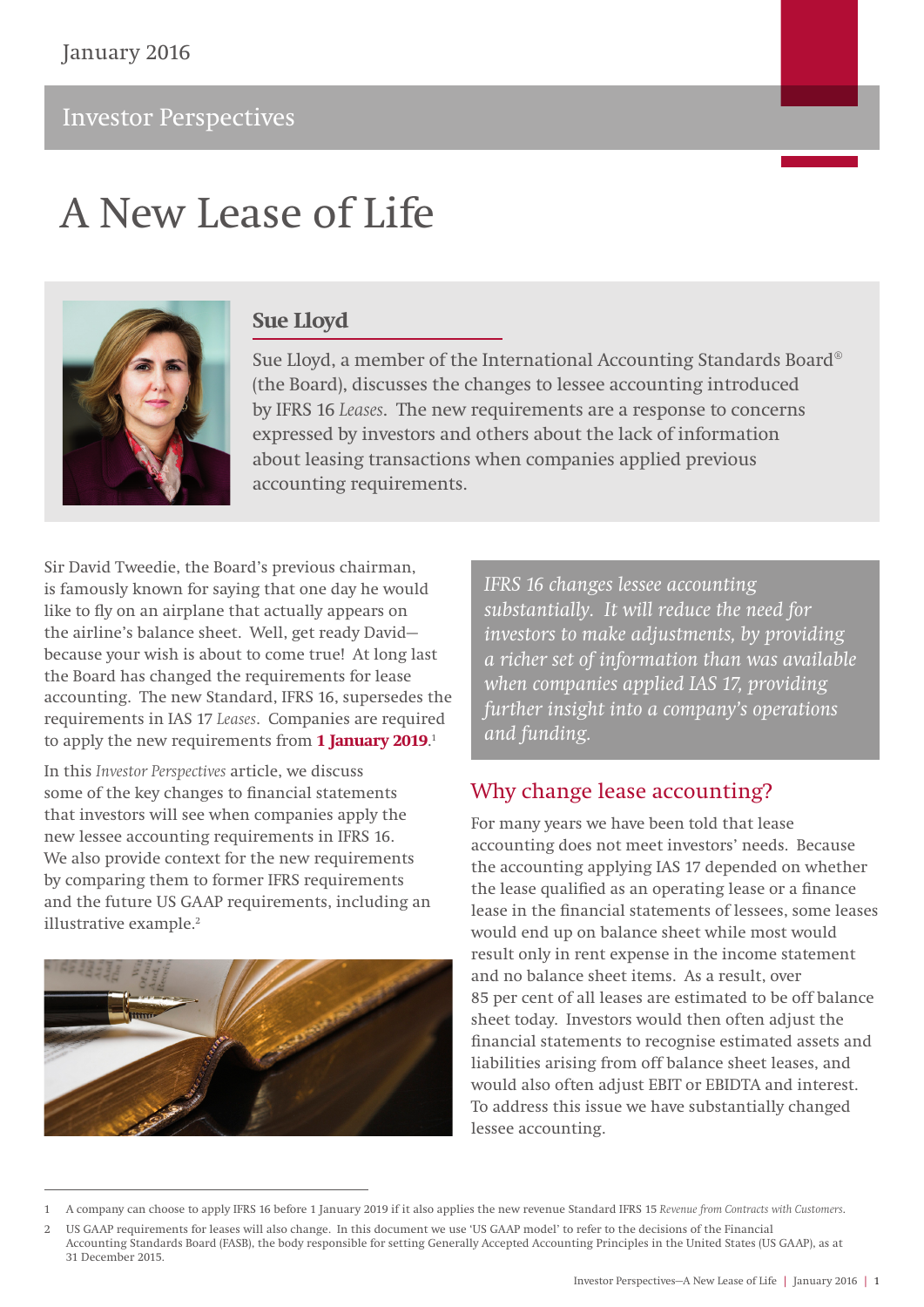## What will change?

IFRS 16 eliminates the classification of leases as either operating or finance for lessees and, instead, introduces a single lessee accounting model. This model reflects that leases result in a company obtaining the right to use an asset (referred to in this article as the 'lease asset') at the start of the lease and, because most lease payments are made over time, also obtaining financing. As a result, the new Standard requires lessees to account for all of their leases in a manner similar to how finance leases were treated applying IAS 17.3 Applying IFRS 16, a lessee will:

- (a) recognise lease assets (as a separate line item or together with property, plant and equipment) and lease liabilities in the balance sheet;<sup>4</sup>
- (b) recognise depreciation of lease assets and interest on lease liabilities in the income statement; and
- (c) present the amount of cash paid for the principal portion of the lease liability within financing activities, and the amount paid for the interest portion within either operating or financing activities, in the cash flow statement.

## What does this mean for investors?

From a practical perspective, there are a few important points that investors should bear in mind as they digest the implications of this change.

**❶ Some sectors will be more affected than others:** some sectors that use off balance sheet leases extensively (for example, airlines, retailers, travel and leisure) will be affected more significantly by this change than other sectors. In addition, even within industries, some companies use off balance sheet leases more extensively than others and, thus, will be more affected.

**❷ Balance sheets will get bigger:** bringing these assets and liabilities onto the balance sheet means that companies with material off balance sheet leases will report higher assets and financial liabilities than they currently do.

We believe that the lessee accounting model in IFRS 16 is easy to understand. A lessee recognises assets and financial liabilities relating to its leases, and corresponding amounts of depreciation and interest. This will reduce complexity in financial statements. It will also allow comparisons to be made between those companies who lease assets and those who borrow to buy assets.

At a high level, this means that investors no longer have to estimate the assets and liabilities resulting from off balance sheet leases when, for example, calculating return on capital employed and leverage ratios. The new accounting will result in more information about leases both on the balance sheet and in improved note disclosures. It will also provide a more accurate reflection of the economics of leases in the financial statements.

In this article we provide you with information to help you understand the effects of the new lease requirements on companies' financial statements in preparation for the implementation of IFRS 16. For more detailed information, see our [Effects Analysis of IFRS 16](http://www.ifrs.org/Current-Projects/IASB-Projects/Leases/Documents/IFRS_16_effects_analysis.pdf).

## What about lessors?

There is little change for lessors. Applying IFRS 16, a lessor continues to classify its leases as operating leases or finance leases and to account for those two types of leases differently. This is because we were told that the lessor accounting model in IAS 17 is not 'broken' and that the cost of making any substantial changes to lessor accounting would outweigh the benefits at the moment. Nonetheless, IFRS 16 requires lessors to provide enhanced disclosures about their risk exposure, particularly to residual value risk.

## Convergence with US GAAP

The Board worked jointly with the US national standard‑setter, the FASB, to improve lease accounting. The FASB expects to publish its new lease requirements in early 2016. The Board and the FASB have reached the same conclusions in many areas of lease accounting. However, different conclusions on lessee accounting were reached for some leases with respect to the recognition of expenses and the reporting of cash flows.

<sup>3</sup> IFRS 16 includes two exemptions from recognising assets and liabilities for (a) short-term leases (ie leases of 12 months or less) and (b) leases of low-value items (such as personal computers).

<sup>4</sup> These are initially measured at the present value of unavoidable lease payments. Note that these are not the underlying leased assets but the assets arising from the lease contracts.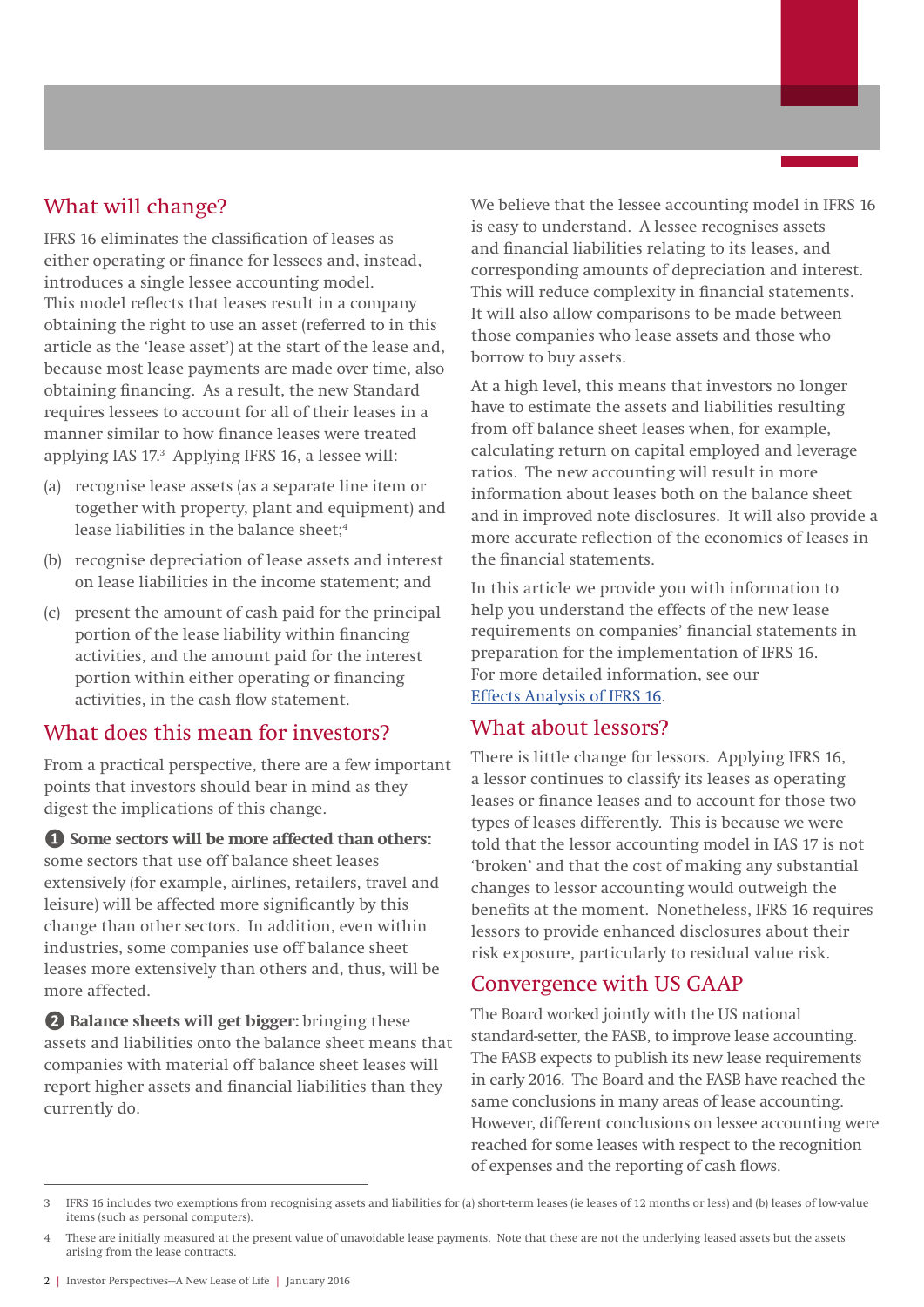The table below provides an overview of the lessee accounting requirements in IFRS 16, showing the similarities and differences between IFRS 16 and the forthcoming US GAAP model. For lessor accounting, like IFRS 16, US GAAP will be essentially unchanged.

|                             |                                             |                                      |                                                           | <b>US GAAP model<sup>5</sup></b>                           |
|-----------------------------|---------------------------------------------|--------------------------------------|-----------------------------------------------------------|------------------------------------------------------------|
| <b>Balance sheet</b>        |                                             | <b>IFRS 16</b>                       | <b>Former ON</b><br><b>balance sheet</b><br><b>leases</b> | <b>Former OFF</b><br><b>balance sheet</b><br><b>leases</b> |
|                             | All leases on balance sheet                 | $\checkmark$                         |                                                           |                                                            |
| Recognition<br>a            | Exemption for short-term<br>leases          |                                      |                                                           |                                                            |
|                             | Exemption for leases of<br>low-value assets | $\checkmark$                         |                                                           |                                                            |
| $\boldsymbol{a}$            | Lease liabilities on a<br>discounted basis  | $\checkmark$ <sup>6</sup>            | $\checkmark$ <sup>6</sup>                                 | $\checkmark$ <sup>6</sup>                                  |
| Measurement                 | Initial lease asset = lease<br>liability    |                                      |                                                           |                                                            |
| ❸                           | Depreciation of lease assets                | Typically<br>straight-line           | Typically<br>straight-line                                | Typically<br>increasing <sup>7</sup>                       |
| Ø                           | Lease liabilities                           | IAS $18$                             | Separate                                                  | Separate                                                   |
| Presentation<br>6           | Lease assets                                | PPE or own line<br>item <sup>9</sup> | presentation<br>from former off<br>balance sheet leases)  | presentation<br>(from former on<br>balance sheet leases)   |
| Income statement            |                                             |                                      |                                                           |                                                            |
| Operating costs<br>6        |                                             | Depreciation                         | Depreciation                                              | Single expense                                             |
| Finance costs               |                                             | Interest                             | Interest                                                  |                                                            |
| <b>Cash flow statement</b>  |                                             |                                      |                                                           |                                                            |
| Operating activities        |                                             | Interest <sup>10</sup>               | Interest                                                  | Interest and<br>principal                                  |
| <b>Financing activities</b> |                                             | Principal                            | Principal                                                 |                                                            |

<sup>5</sup> For leases already reported on the balance sheet applying previous lease accounting requirements (ie finance/capital leases), the US GAAP model requires a lessee to account for them as for IFRS 16. For leases not reported on the balance sheet applying previous lease accounting requirements (ie operating leases), the US GAAP model requires a lessee to (a) recognise lease assets and liabilities (measuring lease liabilities as for IFRS 16), (b) recognise a single lease expense typically on a straight-line basis over the lease term and (c) present total cash paid within operating activities.

<sup>6</sup> Lease liabilities are measured in the same way applying IFRS 16 and the US GAAP model, except that inflation-linked payments are reassessed when those payments change applying IFRS 16, but are not when applying the US GAAP model.

<sup>7</sup> Lease assets are measured at an amount that achieves the recognition of a single lease expense typically on a straight-line basis.

<sup>8</sup> IAS 1 *Presentation of Financial Statements* requires a company to present financial liabilities separately from other liabilities. In addition, IAS 1 requires a company to present additional line items (for example, lease liabilities) when such presentation is relevant to understand the company's financial position.

<sup>9</sup> Lease assets are presented on the balance sheet either (a) together with owned property, plant and equipment (PPE) or (b) as their own line item(s) if that presentation is relevant to understand the company's financial position.

<sup>10</sup> Applying IFRS Standards, interest payments can be presented within operating, investing or financing activities.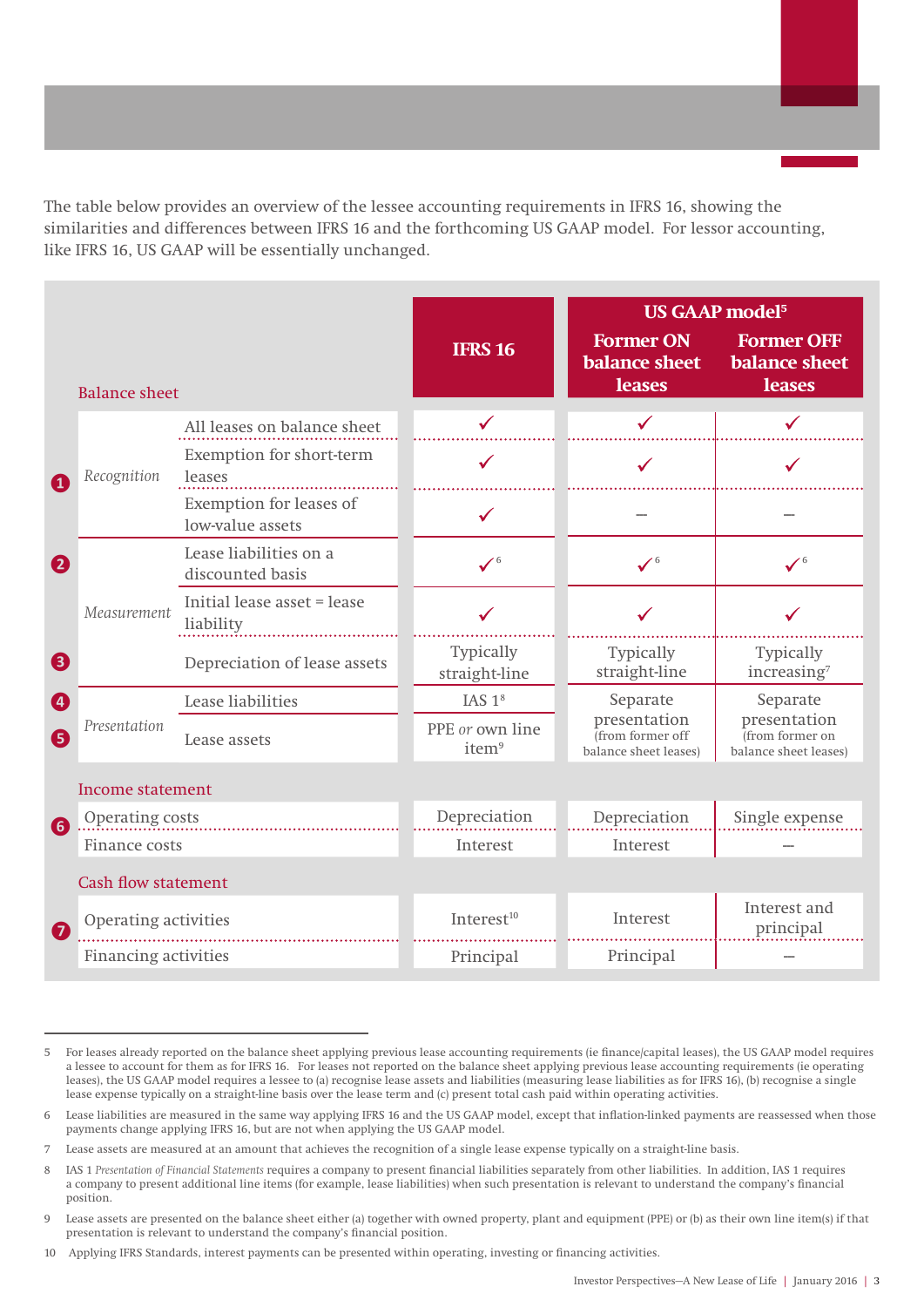#### **Balance sheet**

## **❶** Recognition on the balance sheet

IFRS 16 requires a lessee to recognise assets and liabilities arising from all leases on the balance sheet. This is the most significant change to lease accounting introduced by IFRS 16. This change brings financial reporting closer to portraying how most investors consulted view the underlying economics of off balance sheet leases.

#### **Are there any exemptions?**

Yes. In response to concerns expressed about cost and complexity (and, in particular, the costs to apply the requirements to large volumes of 'small' items), IFRS 16 does not require a lessee to recognise assets and liabilities for (a) leases of 12 months or less (short-term leases), and (b) leases of low-value items (such as personal computers and office furniture or other items with a value of less than US\$5,000). If the exemption is applied, then basically the old 'operating lease accounting' is applied, so rent expense is recognised in the income statement.

## **❷** Measurement of lease liabilities

Leases can provide lessees with flexibility. For example, leases often include extension options or break clauses, and can include payments that vary based on sales or the use of an asset.

IFRS 16 requires a lessee to measure lease liabilities at the present value of future lease payments. However, to reflect the flexibility obtained by a lessee and to reduce complexity, lease liabilities include only economically unavoidable payments. In addition, there is a simplified approach to deal with variability in payments.<sup>11</sup>

## **❸** Measurement of lease assets

A lessee measures lease assets initially at the same amount as lease liabilities, including costs directly related to obtaining the lease. Lease assets are then depreciated in a similar way to other assets such as property, plant and equipment. This is expected to often result in a straight-line depreciation charge over the lease term.

### *Similarities and differences: IFRS Standards vs US GAAP*

#### *Recognition and measurement on the balance sheet*

*The Board and the FASB have reached the same conclusions on the following important aspects of lease accounting:*

- *(a) the definition of a lease;*
- *(b) the recognition of lease assets and liabilities; and*
- *(c) the measurement of lease liabilities.12*

*The same population of leases is brought onto the balance sheet by both IFRS 16 and the US GAAP model except that IFRS 16 allows leases of low-value assets to be exempt from recognition.13*

*As a result, the most significant effect of applying the new lease requirements—ie the increase in financial liabilities for lessees and the measurement of those liabilities—will be similar for most companies applying IFRS Standards and most companies applying US GAAP.*

*Differences arise between IFRS 16 and the US GAAP model for leases that were previously off balance sheet. Applying the US GAAP model, a lessee will generally depreciate lease assets more slowly in the earlier years of a lease than when implementing IFRS 16 (where, typically, the depreciation of lease assets is on a straight-line basis).* 

*Accordingly, the Board expects the carrying amount of lease assets, as well as reported equity, to be higher when implementing the US GAAP model than when applying IFRS 16. However, these effects are not expected to be significant for most companies.* 

*The example in the appendix to this article illustrates the expected effects for companies with significant off balance sheet leases.* 

<sup>11</sup> Lease liabilities include fixed payments (including inflation-linked payments), and only those optional payments that the lessee is reasonably certain to make. Lease liabilities exclude variable lease payments linked to sales or use.

<sup>12</sup> See footnote 6.

<sup>13</sup> Because low-value asset leases are expected to not be material for most lessees, the Board does not expect any significant differences in the amounts recognised by companies applying IFRS Standards and companies applying US GAAP in this respect.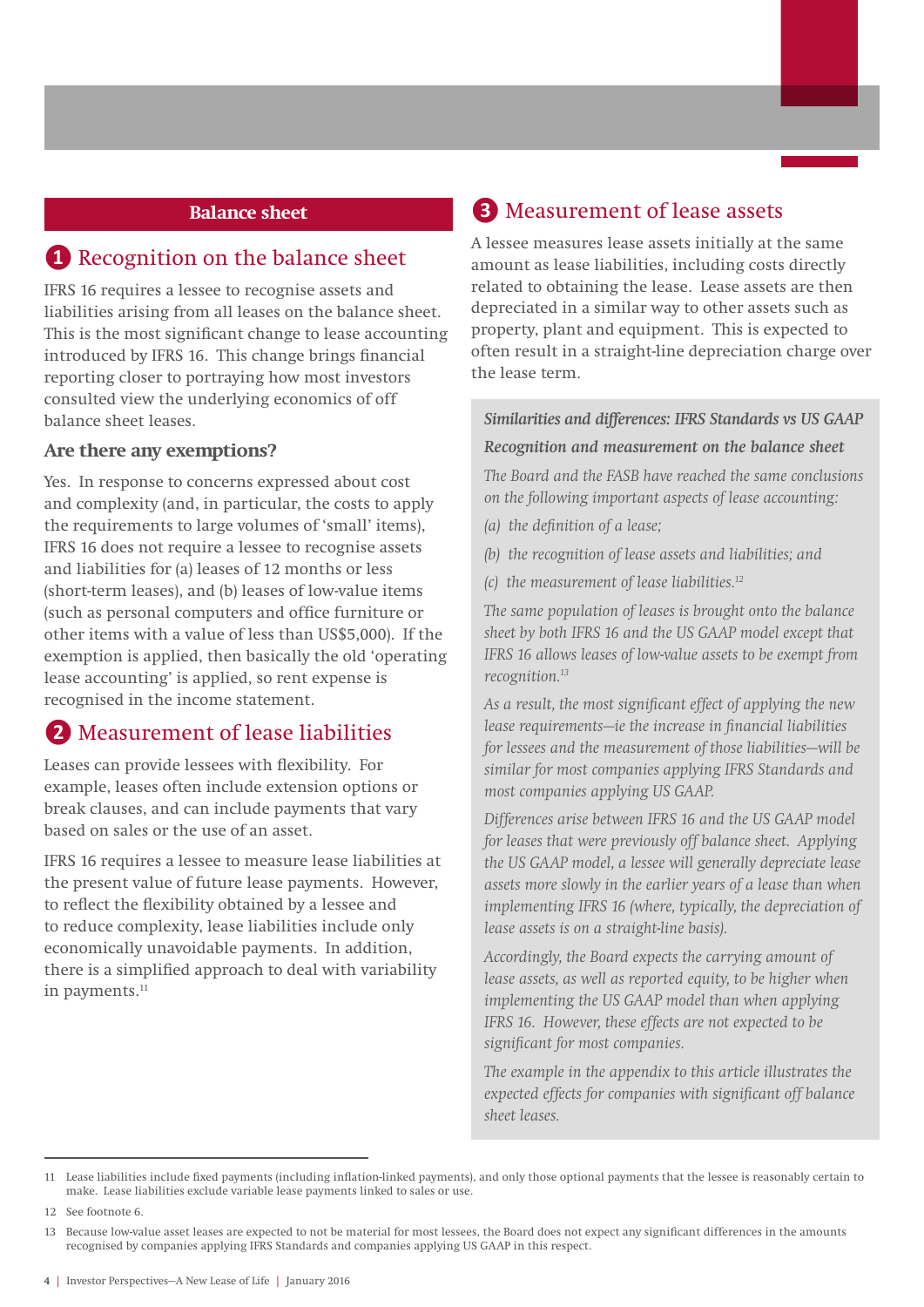#### **Effects on the balance sheet**

- **Lease assets**
- **Financial liabilities**
- **Equity**

For companies that have material off balance sheet leases, IFRS 16 is expected to result in an increase in lease assets and financial liabilities.

The carrying amount of lease assets will typically reduce more quickly than the carrying amount of lease liabilities. This will result in a reduction in reported equity compared to IAS 17 for companies with material off balance sheet leases. This effect is not unique to leases. It is similar to the effect on reported equity that arises from financing the purchase of an asset, either through a former on balance sheet lease or through a loan.

Accordingly, there will be a change to key financial ratios derived from a lessee's assets and liabilities (for example, leverage and performance ratios).

The example in the appendix to this article illustrates this.

# **4** Presentation of lease liabilities

Lease liabilities are considered to be financial liabilities. IFRS 16 requires a lessee to disclose lease liabilities separately from other liabilities. Applying the requirements in IAS 1, a lessee is required to present lease liabilities as a separate line item, or together with other similar liabilities, in a manner that is relevant to understanding the lessee's financial position. A lessee will also split lease liabilities into current and non‑current portions, based on the timing of payments.



#### *Similarities and differences: IFRS Standards vs US GAAP*

#### *Presentation of lease liabilities*

*The Board and the FASB have both concluded that lease liabilities meet the definitions of financial liabilities in IFRS Standards and US GAAP.* 

*Neither IFRS 16 nor the US GAAP model prescribes any particular presentation for lease liabilities, except that the US GAAP model requires a lessee to present lease liabilities relating to former on and off balance sheet leases in different line items. In contrast a lessee applying IFRS Standards will make this distinction (or a more relevant one) only if that is relevant to understanding its financial position.*

# **b** Presentation of lease assets

IFRS 16 requires a lessee to present lease assets on the balance sheet either (a) together with owned property, plant and equipment (if not presented as a separate line item) or (b) as their own line item(s) if that is relevant to understanding the lessee's financial position.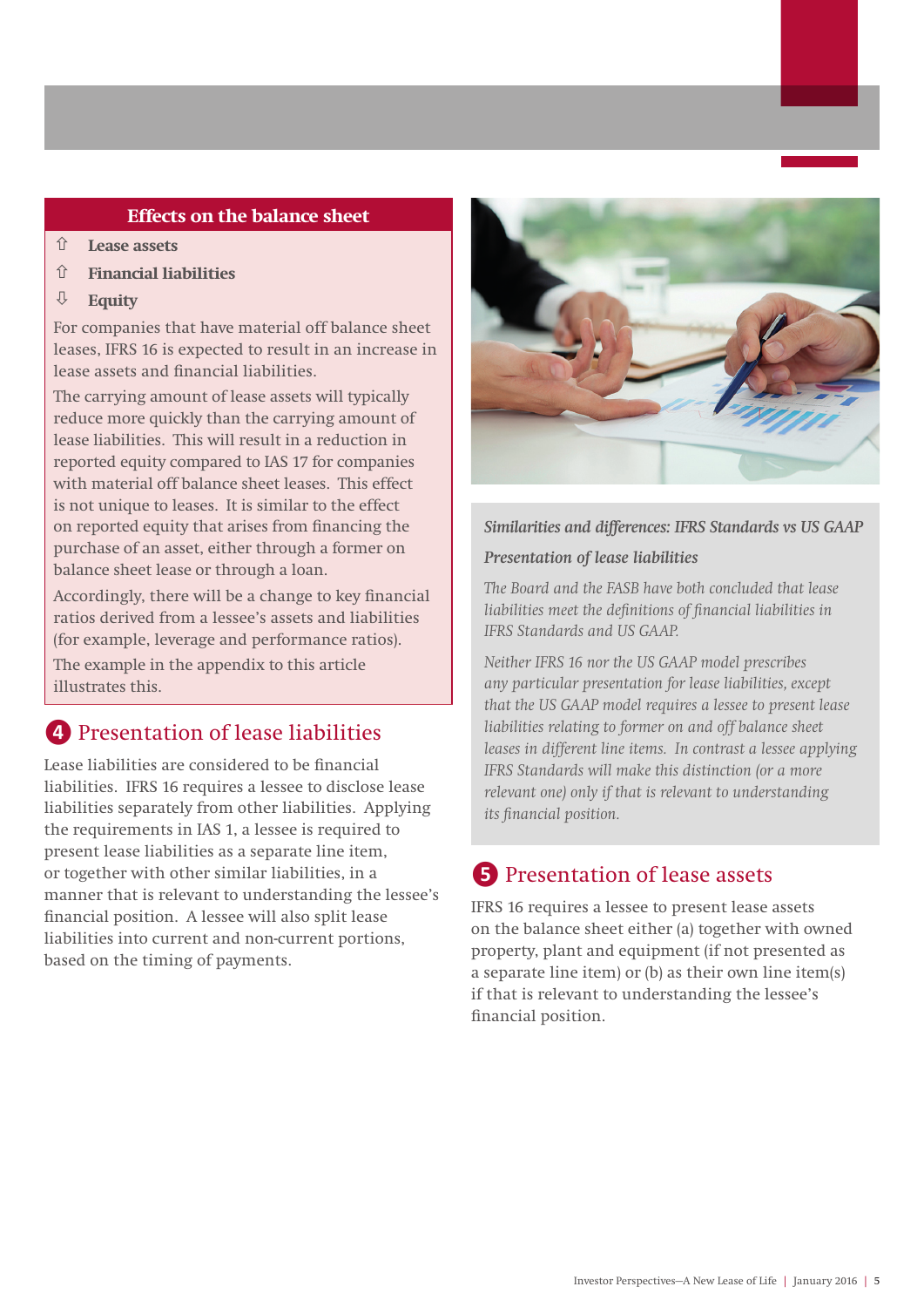#### **Income statement**

Investors should be aware that the lease accounting model will change what they see in the income statement. Applying the new model, the income statement will disaggregate the presentation of lease expenses for former off balance sheet leases (ie splitting the expense into two components) and in a manner that explicitly recognises the financing element inherent in leases. This will change the pattern of expense recognition on an individual lease.

## **6** Single lessee model

IFRS 16 requires a lessee to account for all leases recognised on the balance sheet in the same way. This is because all leases result in a lessee obtaining the right to use an asset at the start of the lease and (if payments are made over time) also obtaining financing. Consequently, IFRS 16 requires a lessee to recognise and present (a) depreciation of lease assets separately from (b) interest on lease liabilities.

**Individual leases**—for an individual former off balance sheet lease, IFRS 16 results in a different total expense recognition pattern compared to IAS 17. This is because interest expense is typically higher in the earlier years of a lease than in the later years. When combined with typically straight-line depreciation of lease assets, this results in a total lease-related expense (interest plus depreciation) that is higher than a straight-line lease expense during the first half of the lease term. The opposite is true in the second half of the lease term. Over the lease term, the total amount of expense recognised is the same.

**Portfolio of leases**—nonetheless, lessees typically hold portfolios of leases, which generally neutralises any significant effect on profit or loss when applying IFRS 16 compared to IAS 17. For example, if a lessee's lease portfolio is evenly distributed (ie the same number of leases start and end during a period and the terms of the new leases are similar to those that have completed), then the overall effect of IFRS 16 on profit or loss will be neutral. If the composition of a lessee's portfolio is not evenly distributed, then there would be an effect on profit or loss. However, a lessee's lease portfolio would usually have to change quite significantly to have any noticeable effect on profit or loss.14

#### **Effects on the income statement**

**EBITDA**

**Operating profit** *and* **finance costs**

#### **Profit before tax**

For companies that have material off balance sheet leases, IFRS 16 is expected to result in higher profit before interest (for example, operating profit or EBIT) compared to the amounts reported applying IAS 17. This is because, when applying IFRS 16, a company presents the implicit interest in lease payments for former off balance sheet leases as part of finance costs. In contrast, when applying IAS 17, the entire expense related to off balance sheet leases was included as part of operating expenses. The size of the increase in operating profit, and finance costs, depends on the significance of leasing activities to the company, the length of its leases and the discount rates applied.

The example in the appendix to this article illustrates this.

<sup>14</sup> See sub-section on 'recognition-portfolio of leases' and Appendix D of the [Effects Analysis of IFRS 16](http://www.ifrs.org/Current-Projects/IASB-Projects/Leases/Documents/IFRS_16_effects_analysis.pdf) (pages 45-46, 98-101) for further information about the likely effects on a portfolio of leases.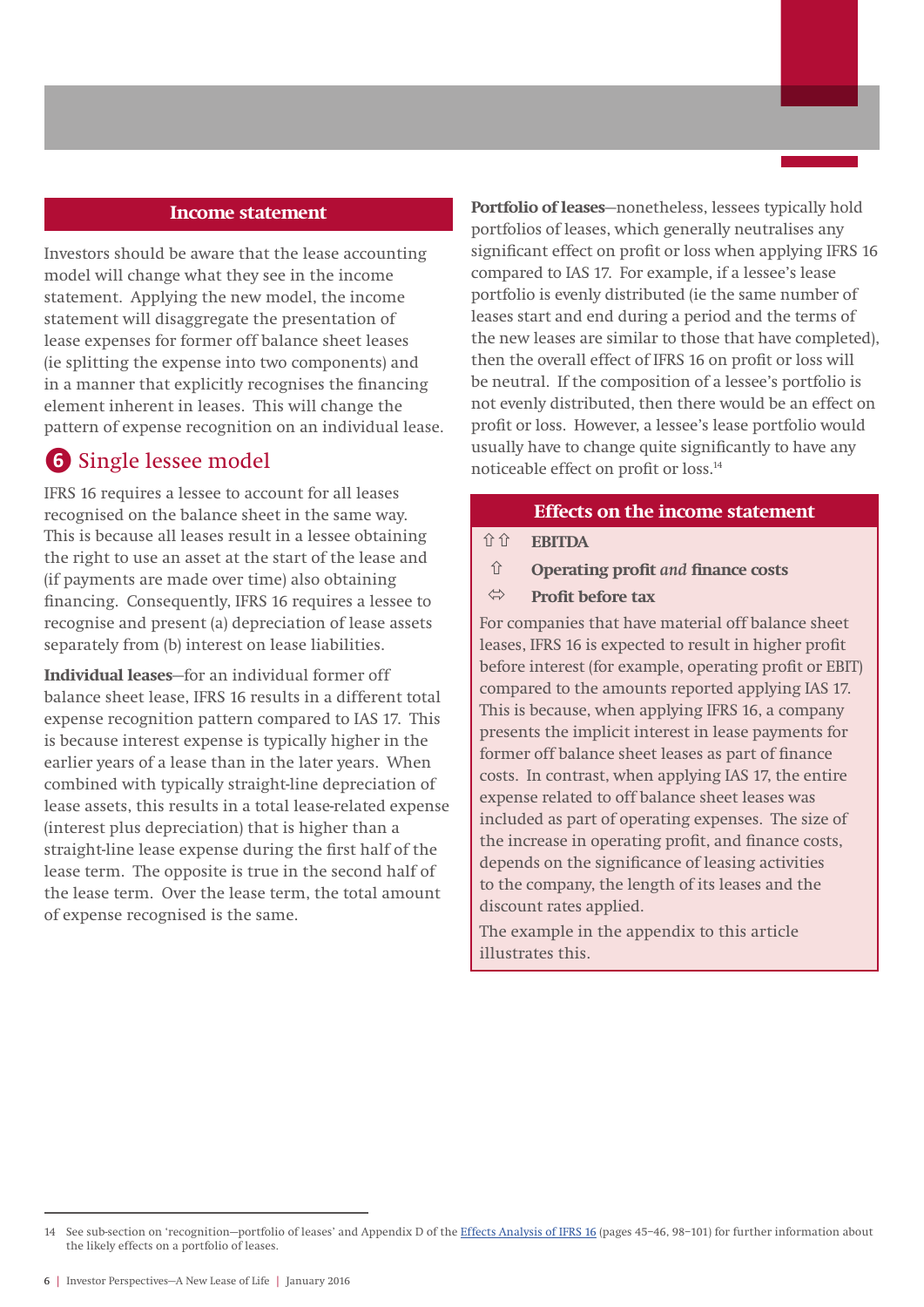| Similarities and differences: IFRS Standards vs US GAAP     |                |                              |  |  |
|-------------------------------------------------------------|----------------|------------------------------|--|--|
|                                                             | <b>IFRS 16</b> | <b>US GAAP</b>               |  |  |
| Revenue                                                     | $\mathbf{x}$   | $\mathbf{x}$                 |  |  |
| Operating costs <sup>15</sup>                               |                | Single expense <sup>16</sup> |  |  |
| <b>EBITDA</b>                                               | 介介             | ⇔                            |  |  |
| Depreciation and<br>amortisation                            | Depreciation   | Depreciation $17$            |  |  |
| 介<br><b>Operating profit</b><br>$\Leftrightarrow$           |                |                              |  |  |
| Finance costs                                               | Interest       | Interest <sup>17</sup>       |  |  |
| $\left\langle \right\rangle$ 18<br><b>Profit before tax</b> |                |                              |  |  |



*Because of the effect of holding a portfolio of leases, IFRS 16 is expected to result in little change to profit or loss for many lessees.*

#### **Cash flow statement**

Although the accounting for leases changes, the cash paid for leases does not. However, investors will see the classification of reported cash flows change compared to IAS 17.

# **❼** Leases are financing activities

To retain the link between the balance sheet, income statement and cash flow statement, IFRS 16 requires a lessee to classify cash payments for (a) the principal portion of lease liabilities within financing activities and (b) the interest portion of lease liabilities in accordance with the requirements relating to other interest paid. This is consistent with the usual treatment of cash flows under IFRS Standards.

## **Effects on the cash flow statement**

- **Cash from operating activities**
- **Cash from financing activities**
- **Total cash flow**

IFRS 16 is expected to reduce operating cash *outflows*, with a corresponding increase in financing cash *outflows*, compared to the amounts reported applying IAS 17. This is because, when applying IAS 17, companies presented cash outflows on former off balance sheet leases as operating activities. In contrast, when applying IFRS 16, principal repayments on all lease liabilities are included within financing activities. Interest can also be included within financing activities under IFRS Standards. The example in the appendix to this article illustrates this.

<sup>15</sup> Excluding depreciation and amortisation.

<sup>16</sup> For former off balance sheet leases.

<sup>17</sup> For former on balance sheet leases.

<sup>18</sup> Little change expected for many companies because of the effect of holding a portfolio of leases.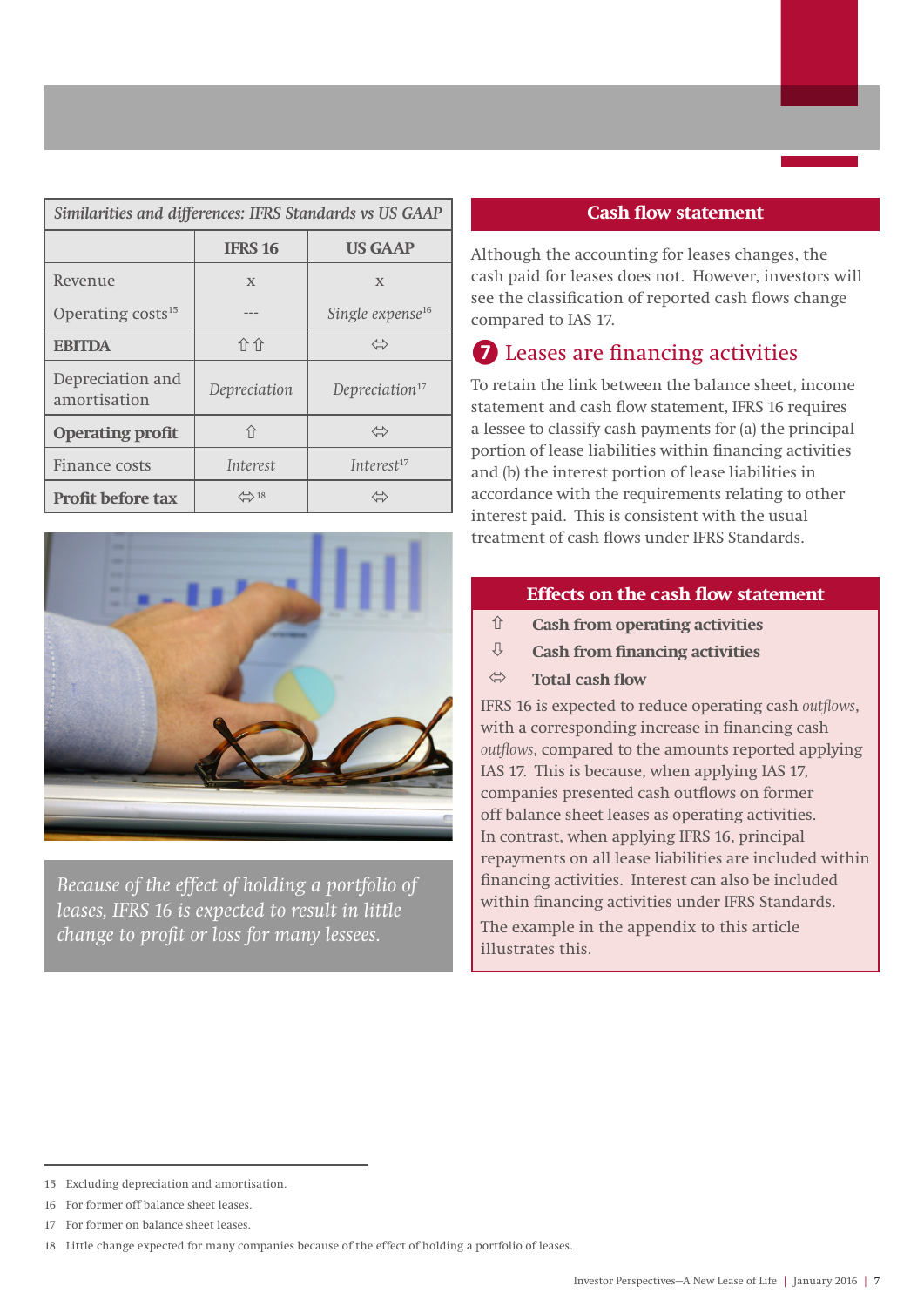#### **Note disclosures**

## Lease assets, expenses related to leases and cash flows

For material leases, IFRS 16, like IAS 17, requires a company to provide a breakdown of the expense related to leases in the notes to the financial statements. Unlike IAS 17, a company is also required to provide information about lease assets by class of asset being leased, and the total amount of lease cash outflows. This information is required to provide a complete picture of a company's leasing activities to investors.

## Maturity analysis of the lease liabilities

Unlike IAS 17, IFRS 16 relies on the requirements of IFRS 7 *Financial Instruments: Disclosure* for the disclosure of a maturity analysis of lease liabilities. This means that the same approach a company takes to analyse its other financial liabilities should also apply to lease liabilities.

IFRS 7 requires a company to use judgement in determining which time bands should be disclosed to provide useful information to investors, whereas IAS 17 prescribed time bands of less than one year, between one and five years, and more than five years.

## Additional disclosures

For leases that contain complex features (for example, variable lease payments, extension options and residual value guarantees), IFRS 16 requires a company to disclose material company-specific information that is not covered elsewhere in the financial statements (if any). This information is expected to differ between companies.

Unlike IAS 17, IFRS 16 does not include a list of prescriptive qualitative disclosures. Instead, it sets out objectives and requires companies to determine the information that would satisfy those objectives. This is because IFRS 16 aims to improve the effectiveness of lease disclosures by focussing on the information that is most useful to investors. Accordingly, IFRS 16 requires companies to disclose information in the notes that, together with the information provided in the three main financial statements, gives a basis on which investors can assess the effect that leases have on the financial position, financial performance and cash flows of the company.

#### *Similarities and differences: IFRS Standards vs US GAAP*

*The Board does not expect significant differences in disclosure to be provided by companies applying IFRS Standards and companies applying US GAAP because the disclosure requirements are similar. Nonetheless, there are some differences in the requirements mainly because of differences in the respective lessee accounting models.* 

*The example in the appendix to this article illustrates some of the disclosures that we expect will be provided by a company implementing IFRS 16 and the US GAAP model.*

#### **Copyright © 2016 IFRS® Foundation**

**All rights reserved**. No part of this publication may be translated, reprinted, reproduced or used in any form either in whole or in part or by any electronic, mechanical or other means, now known or hereafter invented, including photocopying and recording, or in any information storage and retrieval system, without prior permission in writing from the IFRS Foundation.

## **Get in touch**

If you would like to discuss this topic or other areas of accounting, please contact: Sue Lloyd at slloyd@ifrs.org or Patrina Buchanan, Associate Director, at pbuchanan@ifrs.org or Barbara Davidson, Investor Liaison, at bdavidson@ifrs.org.



The views expressed in this article are those of the author and do not necessarily reflect the views of the International Accounting Standards Board (the Board) or the IFRS Foundation. The IFRS Foundation and the Board encourage their members and staff to express their individual views. This article has been developed by the author as an individual. It is has not been subjected to any due process of the Board. Official positions of the Board are determined only after extensive due process.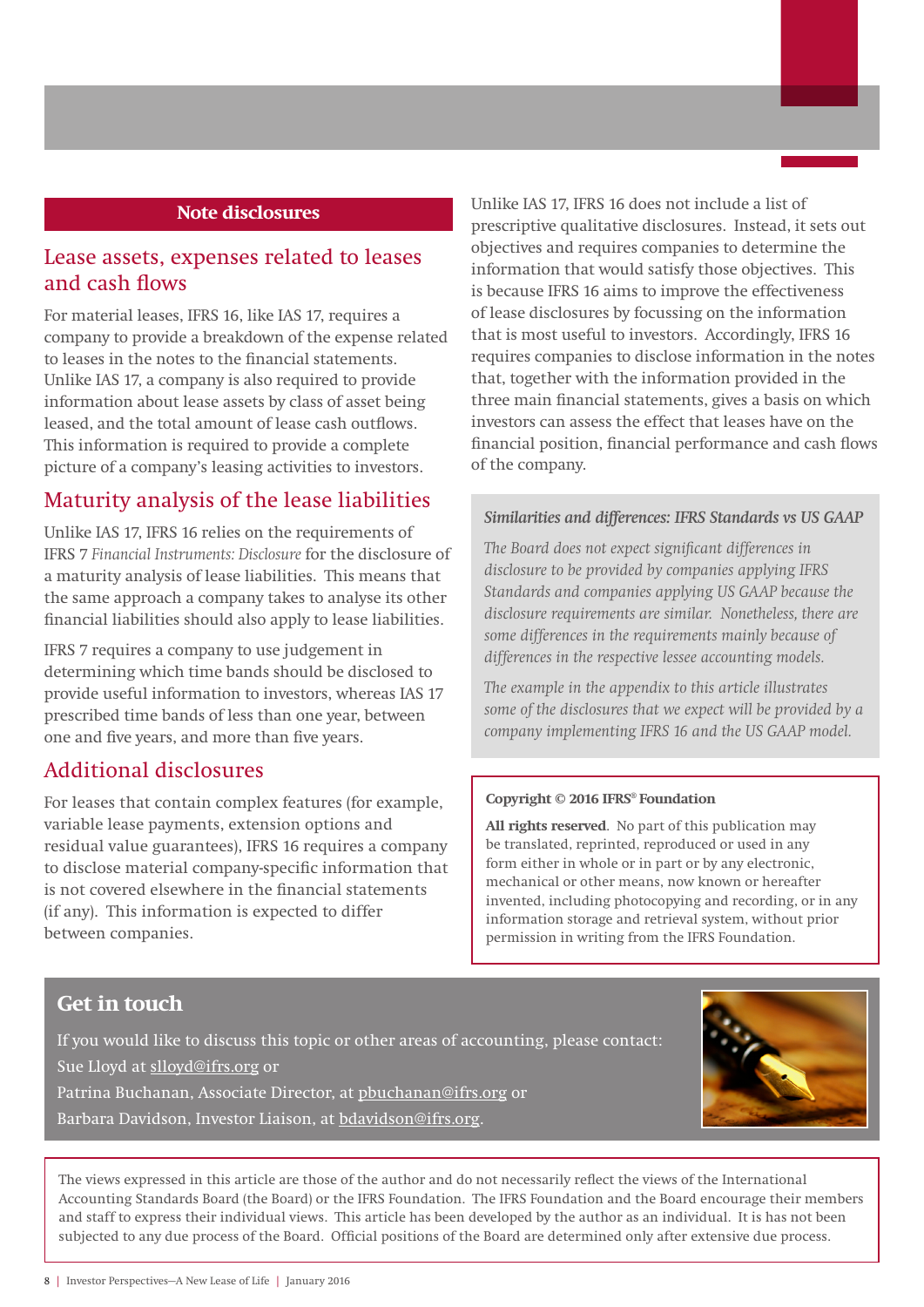# Appendix

# Appendix—illustrative example on how the changes will affect the three main financial statements, commonly used financial ratios and disclosure in the notes

*This example illustrates the estimated effects of IFRS 16 by comparing the reported financial information applying previous accounting requirements (IAS 17) to the information that is expected to result from applying IFRS 16 and the US GAAP model (US GAAP).*

*The example includes some common ratios used by investors and analysts in assessing financial leverage and performance.19*

#### **Background information**

The company is an airline. Applying IAS 17, the company reports approximately 80 per cent of its aircraft fleet on the balance sheet (ie around 80 per cent of the company's aircraft fleet is owned or leased under finance leases). The company leases (under former off balance sheet leases) approximately 20 per cent of its aircraft fleet as well as various buildings.

<sup>19</sup> Various assumptions needed to be made when preparing the estimated effects applying IFRS 16 and the US GAAP model illustrated in this example. The main assumptions made are the following:

<sup>(</sup>a) a discount rate of 5 per cent applies to all former off balance sheet leases;

<sup>(</sup>b) applying IFRS 16, lease assets are depreciated on a straight-line basis;

<sup>(</sup>c) applying the US GAAP model, leases are classified in the same way as they were applying previous lease accounting requirements;

<sup>(</sup>d) leases of low-value assets and short-term leases are not material; and

<sup>(</sup>e) the example does not include (i) any possible difference in lease liabilities recognised applying IFRS 16 and the US GAAP model relating to the reassessment of inflation-linked payments; and (ii) any effects on tax.

In addition, to provide more realistic information, estimates have been prepared on the basis that all companies hold a 'rolling' portfolio of leases. Average lease terms have been estimated based on information disclosed in the financial statements.

*The information in this example has been prepared using reported information for a number of companies. It includes estimates and assumptions that could contain errors, and should be used with a degree of caution. The information has been prepared for illustrative purposes only—the actual effect of IFRS 16 on specific companies and industries could differ materially from those presented herein.*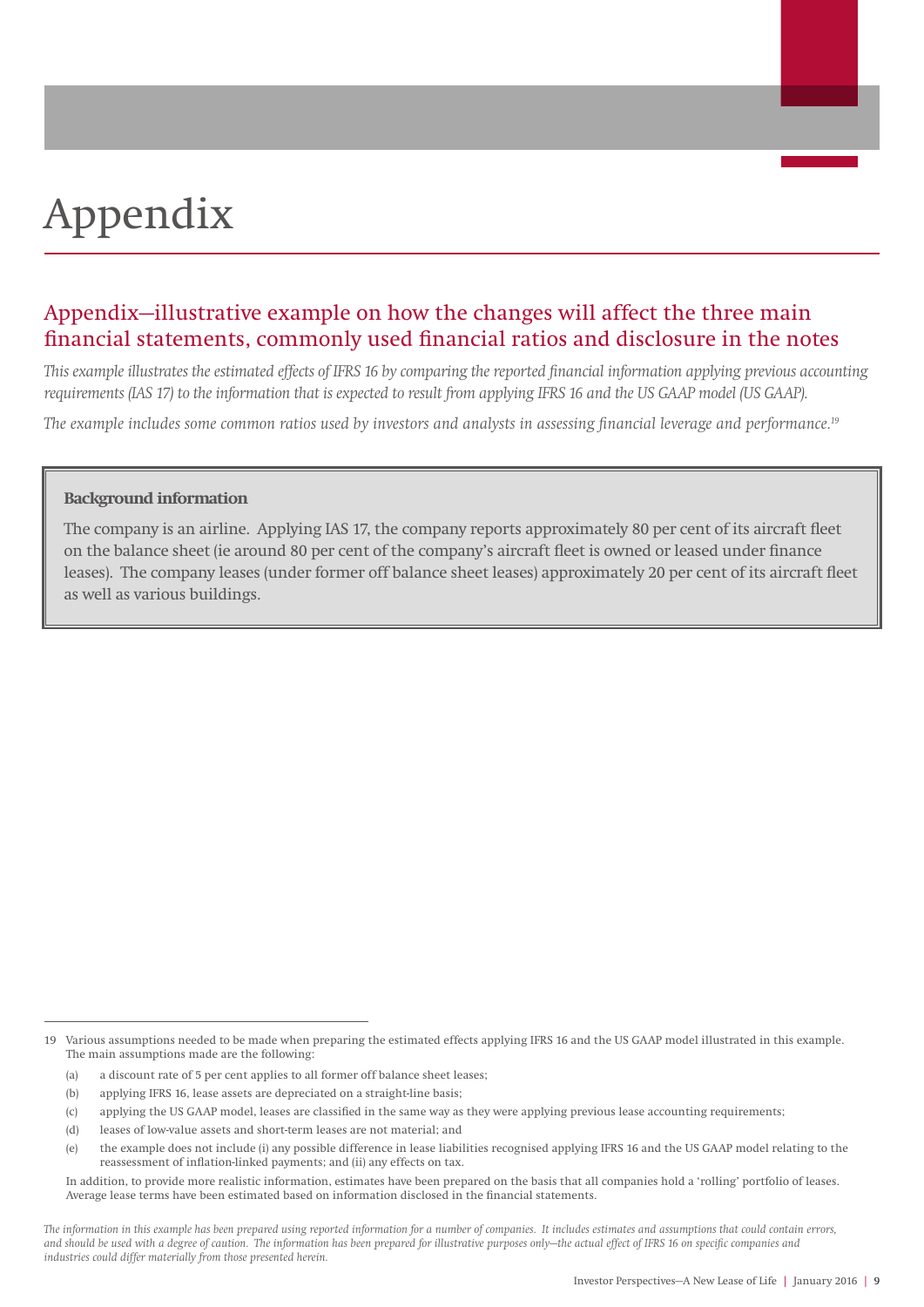# 1. The balance sheet—higher assets and higher liabilities

| <b>Balance sheet</b>                | <b>IAS 17</b> | <b>IFRS 16</b> | <b>US GAAP</b> |
|-------------------------------------|---------------|----------------|----------------|
| Property, plant and equipment       | 27,886        | 27,886         | 27,886         |
|                                     |               |                | 12,030         |
| Lease assets                        | 12,030        | 25,430         | 14,923         |
| Other <sup>20</sup>                 | 9,114         | 8,952          | 8,952          |
| Total non-current assets            | 49,030        | 62,268         | 63,791         |
| Total current assets                | 21,152        | 21,152         | 21,152         |
| <b>Total assets</b>                 | 70,182        | 83,420         | 84,943         |
| <b>Borrowings</b>                   | 9,430         | 9,430          | 9,430          |
|                                     |               |                | 10,516         |
| Lease liabilities                   | 10,516        | 25,277         | 14,761         |
| Other liabilities                   | 34,818        | 34,818         | 34,818         |
| <b>Total liabilities</b>            | 54,764        | 69,525         | 69,525         |
| Equity                              | 15,418        | 13,895         | 15,418         |
| <b>Total liabilities and equity</b> | 70,182        | 83,420         | 84,943         |

#### **Effects on the balance sheet**

- •*IFRS 16 vs IAS 17:* increase in lease assets and lease liabilities as explained in Section *'Balance sheet'* on pages 4–5 of this document.
- •*IFRS 16 vs US GAAP:* lease assets and equity higher when applying US GAAP as explained in Section *'Balance sheet'* on pages 4–5 of this document.

Lease assets and liabilities relating to former on and off balance sheet leases required to be presented in separate line items applying US GAAP. *[Neither IFRS 16 nor US GAAP requires presentation of lease assets and liabilities on the face of the balance sheet—amounts shown here only for illustrative purposes.]*

<sup>20</sup> Other non-current assets applying IAS 17 include advance off balance sheet lease payments that are no longer reflected in that way applying IFRS 16 and the US GAAP model.

*The information in this example has been prepared using reported information for a number of companies. It includes estimates and assumptions that could contain errors, and should be used with a degree of caution. The information has been prepared for illustrative purposes only—the actual effect of IFRS 16 on specific companies and industries could differ materially from those presented herein.*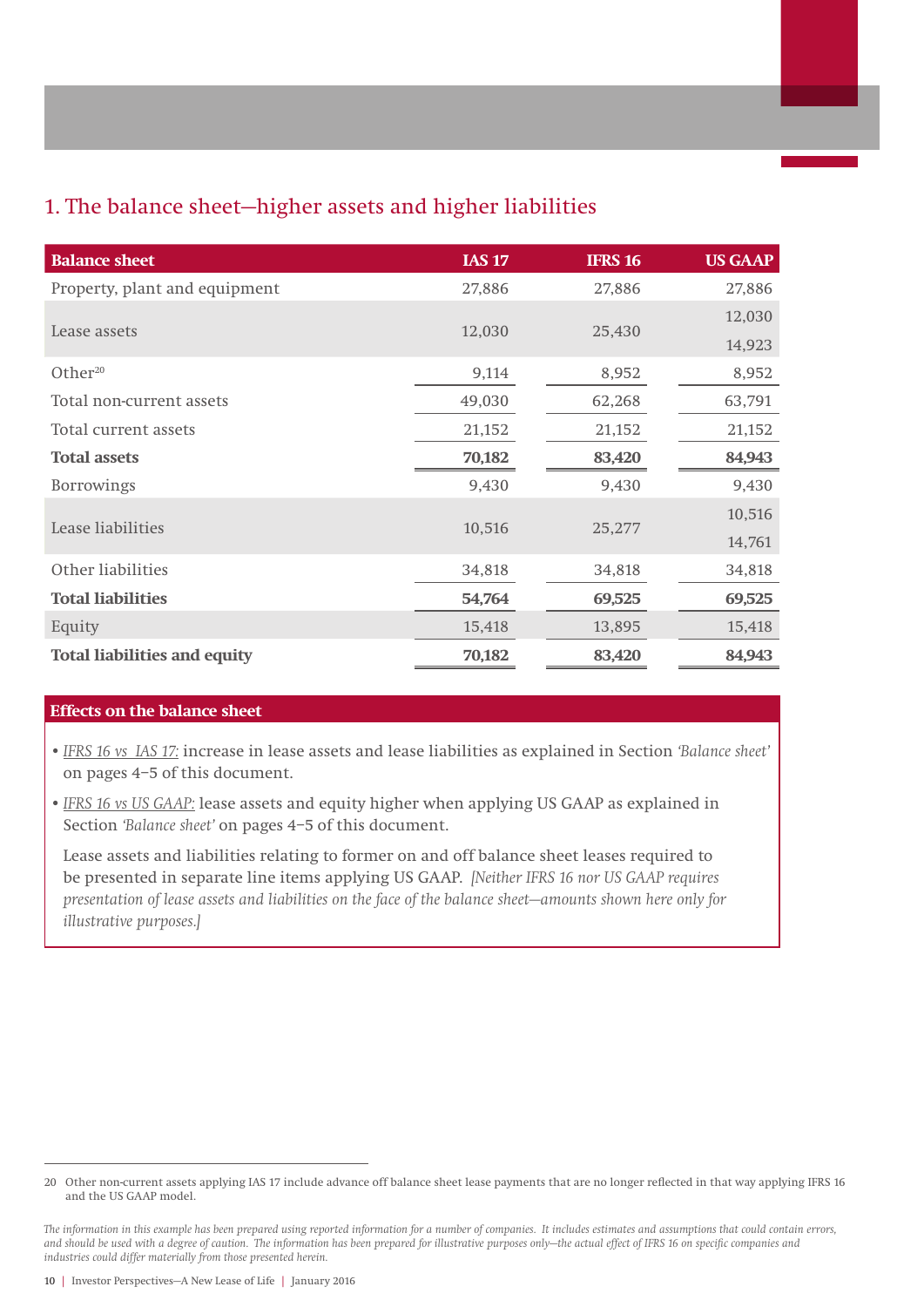# 2. The income statement—net profit is not expected to change much for most lessees, but sub-totals such as EBITDA will change

| Income statement              | <b>IAS 17</b> | <b>IFRS 16</b> | <b>US GAAP</b> |
|-------------------------------|---------------|----------------|----------------|
| Revenue and other income      | 67,272        | 67,272         | 67,272         |
| Operating $costs21$           | (60, 893)     | (58, 340)      | (60, 893)      |
| <b>EBITDA</b>                 | 6,379         | 8,932          | 6,379          |
| Depreciation and amortisation | (3,908)       | (5,674)        | (3,908)        |
| <b>Operating profit</b>       | 2,471         | 3,258          | 2,471          |
| Net finance costs             | (865)         | (1,656)        | (865)          |
| <b>Profit before tax</b>      | 1,606         | 1,602          | 1,606          |
| Income tax                    | (285)         | (285)          | (285)          |
| <b>Profit for the year</b>    | 1,321         | 1,317          | 1,321          |

#### **Effects on the income statement**

•*IFRS 16 vs IAS 17 and US GAAP:* previous reported amounts are not expected to change applying US GAAP as explained in Section *'Income statement'* on pages 6–7 of this document.

EBITDA is noticeably higher applying IFRS 16 because it does not include any expense related to leases. Operating profit is also higher applying IFRS 16 because it includes only a portion of expenses related to leases as explained in Section *'Income statement'* on pages 6–7 of this document.

Profit for the year is only marginally different between IFRS 16 and IAS 17 / US GAAP because the company holds a portfolio of leases starting and ending in different years.

<sup>21</sup> Excluding depreciation and amortisation.

*The information in this example has been prepared using reported information for a number of companies. It includes estimates and assumptions that could contain errors, and should be used with a degree of caution. The information has been prepared for illustrative purposes only—the actual effect of IFRS 16 on specific companies and industries could differ materially from those presented herein.*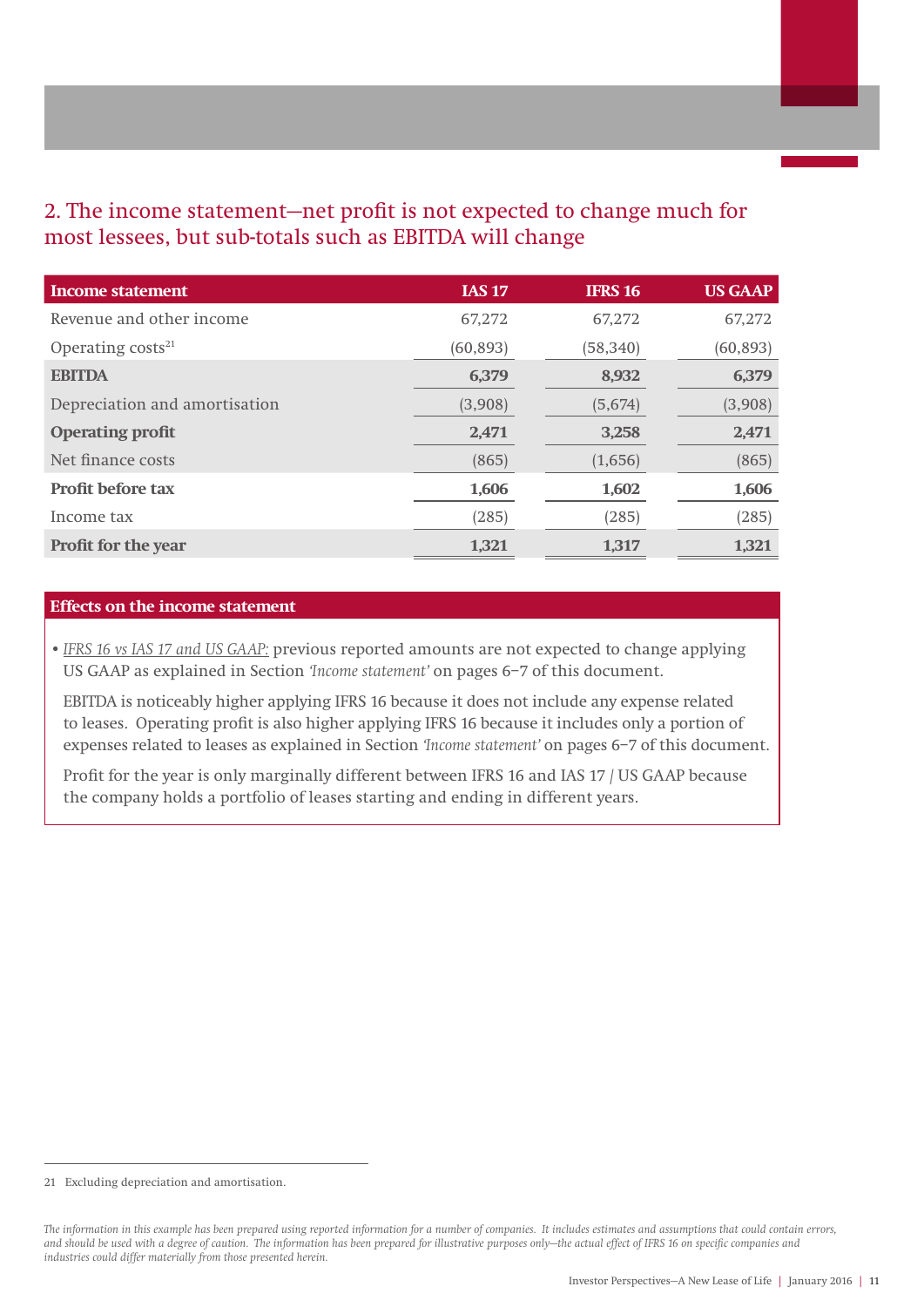# 3. The cash flow statement—no change to total cash flow, watch for changes to operating and financing activity cash flow figures

| <b>Cash flow statement</b>  | <b>IAS 17</b> | <b>IFRS 16</b> | <b>US GAAP</b> |
|-----------------------------|---------------|----------------|----------------|
| Operating activities        | 6.265         | 8.026          | 6,265          |
| Investing activities        | (5, 190)      | (5, 190)       | (5, 190)       |
| <b>Financing activities</b> | (851)         | (2,612)        | (851)          |
| <b>Total cash inflow</b>    | 224           | 224            | 224            |

#### **Effects on the cash flow statement**

•*IFRS 16 vs IAS 17 and US GAAP*: total cash flow does not change, but the mix will change applying IFRS 16 because operating cash flows are higher and financing cash flow are lower compared to IAS 17 and US GAAP.

Net cash flows from operating activities higher applying IFRS 16 (with corresponding increase in cash outflows from financing activities) as explained in Section *'Cash flow statement'* on page 7 of this document. *[In this example, the company reports interest within operating activities.]*

<sup>22</sup> Calculated based on reported information without adjustment.

*The information in this example has been prepared using reported information for a number of companies. It includes estimates and assumptions that could contain errors, and should be used with a degree of caution. The information has been prepared for illustrative purposes only—the actual effect of IFRS 16 on specific companies and industries could differ materially from those presented herein.*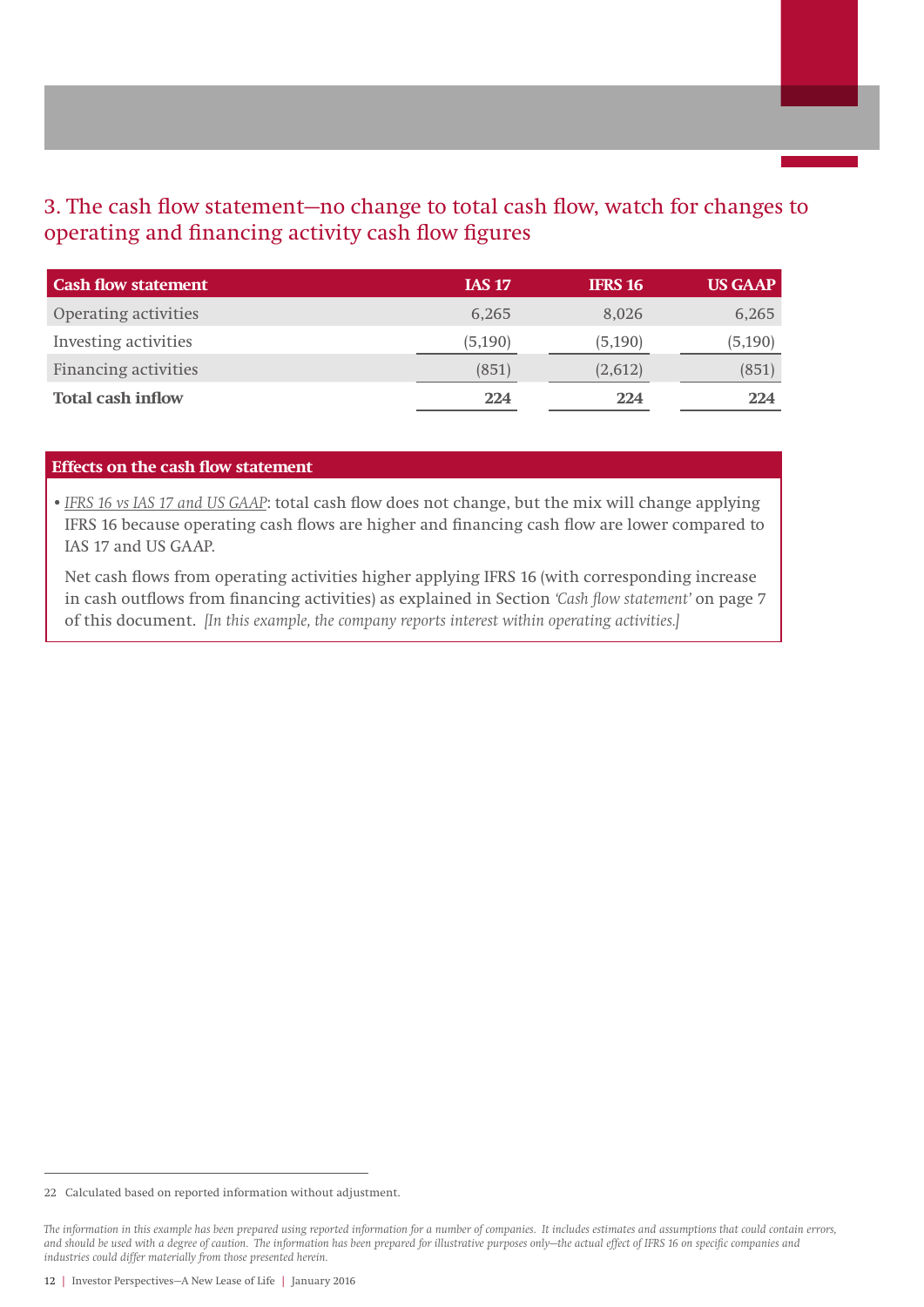# 4. The effect on financial analysis—commonly used financial ratios (if based on reported figures) will be affected by the accounting change

| <b>Common ratios</b> $^{22}$                           | <b>IAS 17</b> | <b>IFRS 16</b> | <b>US GAAP</b> |
|--------------------------------------------------------|---------------|----------------|----------------|
| <b>Financial leverage</b>                              |               |                |                |
| [A] Debt (borrowings plus lease liabilities) to EBITDA | 3.1           | 3.9            | 5.4            |
| [B] Interest cover (EBITDA to net finance costs)       | 7.4           | 5.4            | 7.4            |
| <b>Performance</b>                                     |               |                |                |
| [C] ROCE (Return On Capital Employed)                  | $7.0\%$       | 6.7%           | 49%            |

[EBITDA: operating profit plus depreciation and amortisation] [ROCE: Return = operating profit; Capital employed = equity plus borrowings plus lease liabilities]

#### **Effects on commonly used ratios**

#### **Financial leverage**

**[A] Debt to EBITDA:** ratio of debt to EBITDA applying IFRS 16 (3.9 times) higher than when applying previous lease accounting requirements, because debt (defined in this example as borrowings plus lease liabilities) increases by more than the increase in earnings. Ratio of debt to earnings applying US GAAP (5.4 times) higher than when applying IFRS 16 because the earnings measure (ie EBITDA) applying US GAAP includes expenses related to former off balance sheet leases whereas EBITDA applying IFRS 16 does not. When companies applied previous lease accounting requirements, credit analysts and others often calculated lease‑adjusted leverage ratios by adjusting (a) debt (to capitalise off balance sheet leases) and also (b) earnings (to add back rental expense for off balance sheet leases (for example, EBITDAR)). This resulted in a leverage ratio calculated on a basis similar to that provided by IFRS 16 (for example, EBITDA applying IFRS 16 excludes all expenses related to leases so IFRS 16 EBITDA = IAS 17 EBITDAR and US GAAP EBITDAR).

**[B] Interest cover:** increase in earnings measure (ie EBITDA) applying IFRS 16 is not proportionate to the increase in interest. As a result, interest cover ratio decreased to 5.4. The decrease in interest cover applying IFRS 16 is substantial because (a) expenses related to leases are large relative to the profitability of the company and (b) the company has long term off balance sheet leases. This effect is comparable to the effect of a debt financed asset purchase.

#### **Performance**

**[C] Return On Capital Employed:** ROCE applying IFRS 16 (6.7 per cent) lower than when applying previous lease accounting requirements (7.0 per cent) because the increase in operating profit is not proportionate to the increase in capital employed. The increase in capital employed applying IFRS 16 and US GAAP appropriately reflects that the company operates its business using leased assets as well as owned assets. ROCE is substantively lower applying US GAAP (4.9 per cent) because operating profit does not change but reported capital employed is significantly higher than when applying previous lease accounting requirements. Information from investors and analysts, and companies that prepared non-GAAP lease-adjusted information, indicates that adjustments were made to previous reported operating profit when off balance sheet leases were included as part of capital employed. Reported operating profit applying IAS 17 was often adjusted to add back estimated interest on off balance sheet leases (similar to the outcome applying IFRS 16).

*The information in this example has been prepared using reported information for a number of companies. It includes estimates and assumptions that could contain errors, and should be used with a degree of caution. The information has been prepared for illustrative purposes only—the actual effect of IFRS 16 on specific companies and industries could differ materially from those presented herein.*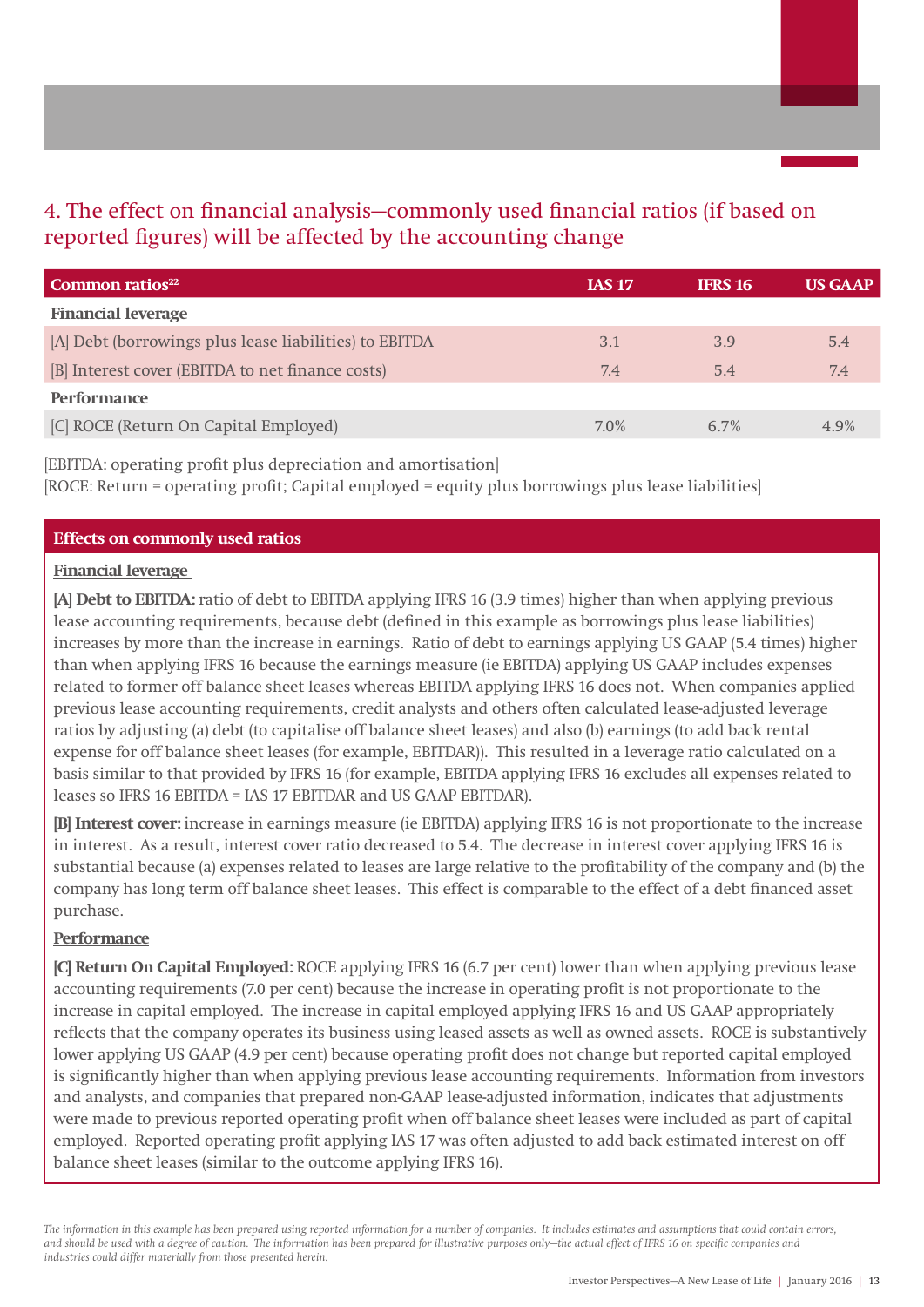# 5. The effect on disclosure—increased information provided on this source of financing

*The following paragraphs illustrate the information that a company is expected to present in the notes to its financial statements applying previous lease accounting requirements and in applying IFRS 16 and the US GAAP model. The illustration does not include any additional relevant information required by paragraph 59 of IFRS 16, or any qualitative disclosures required by the US GAAP model.*

#### **IAS 17**

#### **Leased assets**<sup>23</sup>

Property, plant and equipment includes leased assets whose underlying contracts are structured as on balance sheet leases (finance leases). The following table shows leased assets for which the company is a lessee:

|                              | <b>Aircraft</b>                        | <b>Real estate</b><br>and other | <b>Total</b> |  |
|------------------------------|----------------------------------------|---------------------------------|--------------|--|
| $\text{Costs}^{24}$          |                                        |                                 |              |  |
| Opening balance              | 13,527                                 | 825                             | 14,352       |  |
| Additions                    | 2,483                                  |                                 | 2,483        |  |
| Closing balance              | 16,010                                 | 825                             | 16,835       |  |
|                              | Accumulated depreciation <sup>24</sup> |                                 |              |  |
| Opening balance              | (3,340)                                | (560)                           | (3,900)      |  |
| Depreciation for<br>the year | (835)                                  | (70)                            | (905)        |  |
| Closing balance              | (4, 175)                               | (630)                           | (4,805)      |  |
| Net carrying amount          |                                        |                                 |              |  |
| <b>Opening balance</b>       | 10,187                                 | 265                             | 10,452       |  |
| <b>Closing balance</b>       | 11,835                                 | 195                             | 12,030       |  |

### **On balance sheet lease obligations**

Future minimum lease payments arising from on balance sheet leases are as follows:

|                      | <1 year | $2 - 5$<br>years | >5<br>years | <b>Total</b> |
|----------------------|---------|------------------|-------------|--------------|
| Lease<br>payments    | 1,426   | 5,405            | 5,529       | 12,360       |
| Discount             | (269)   | (948)            | (627)       | (1, 844)     |
| <b>Present value</b> | 1,157   | 4,457            | 4,902       | 10,516       |

## **Off balance sheet lease commitments**

Future minimum lease payments arising from off balance sheet leases are as follows:

|             | Aircraft <sup>25</sup> | <b>Real</b><br>estate<br>and<br>other <sup>25</sup> | <b>Total</b> | Sub-<br><b>leases</b> |
|-------------|------------------------|-----------------------------------------------------|--------------|-----------------------|
| $<$ 1 year  | 2,308                  | 503                                                 | 2,811        | 16                    |
| $2-5$ years | 6,324                  | 1,633                                               | 7,957        | 31                    |
| >5 years    | 4,239                  | 4,748                                               | 8,987        | 28                    |
|             | 12,871                 | 6,884                                               | 19,755       | 75                    |

Expenses related to off balance sheet leases recognised in the income statement amount to 2,630 and include 77 of contingent rents. Income from sub-leases amounts to 59.

<sup>23</sup> This information may be presented in the notes section related to 'property, plant and equipment'.

<sup>24</sup> Applying previous requirements, the disclosure requirements for owned property, plant and equipment also applied to lease assets arising from on balance sheet leases. Those requirements did not require separate disclosure for leased assets and owned assets included in the same asset class (for example, leased aircraft separately from owned aircraft) – information about leased assets is shown here for illustrative purposes.

<sup>25</sup> Breakdown by class of leased asset was not required by IAS 17. However, some companies with significant amounts of off balance sheet leases often provided disclosures of lease commitments by class of leased asset.

*The information in this example has been prepared using reported information for a number of companies. It includes estimates and assumptions that could contain errors, and should be used with a degree of caution. The information has been prepared for illustrative purposes only—the actual effect of IFRS 16 on specific companies and industries could differ materially from those presented herein.*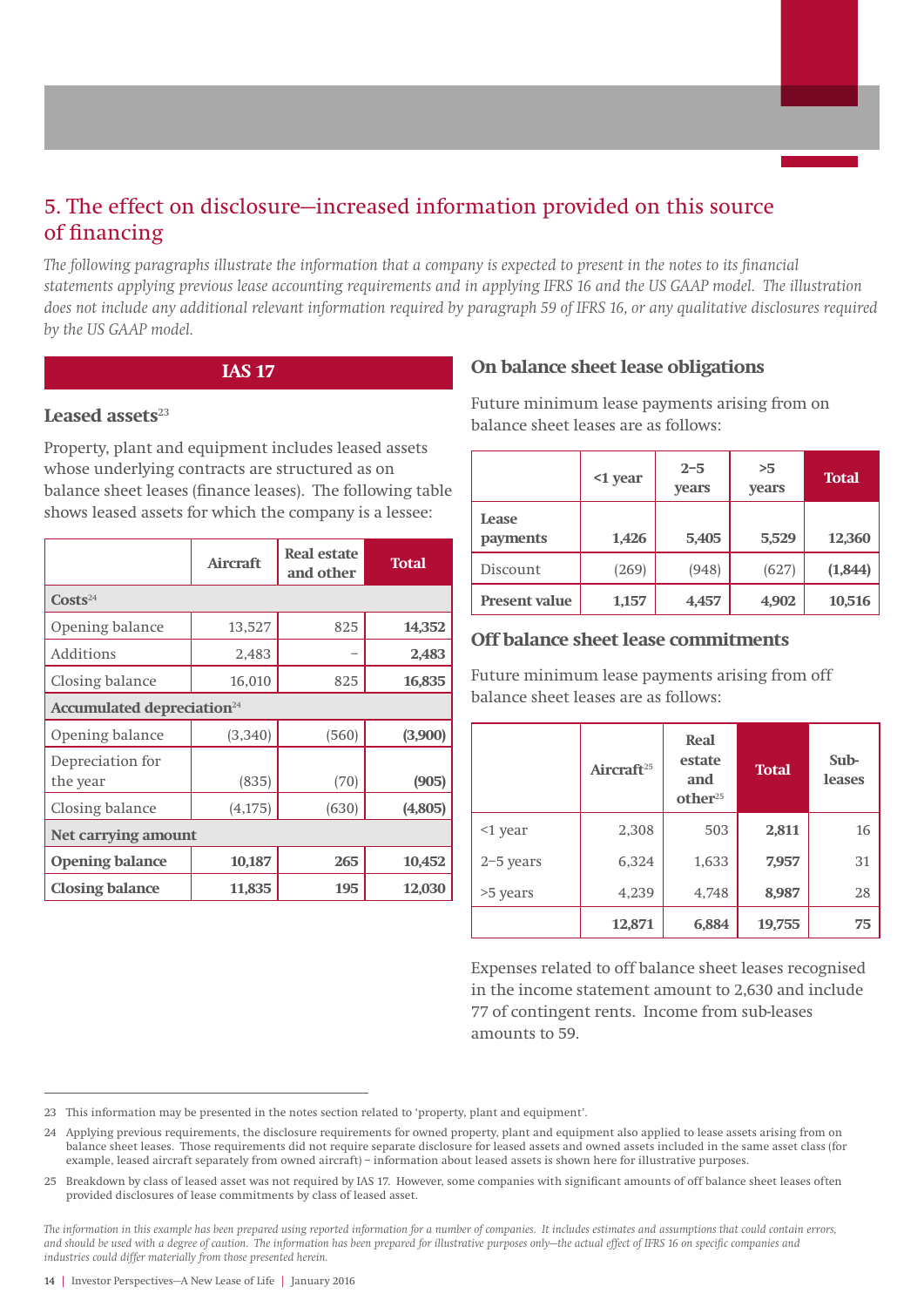## **IFRS 16**

The carrying amount of lease assets, split by major class of asset, and new lease assets during the reporting period, are presented in the table below.

| Lease assets                     |        |
|----------------------------------|--------|
| Carrying amount of lease assets  | 25,430 |
| Of which                         |        |
| - Aircraft                       | 21,459 |
| - Real estate and other          | 3,971  |
|                                  |        |
| <b>Additions to lease assets</b> | 5,486  |

A maturity analysis of lease liabilities based on undiscounted gross cash flows is reported in the table below.

| Lease liabilities <sup>26</sup>               |        |
|-----------------------------------------------|--------|
| Less than 1 year                              | 4,238  |
| 2 years                                       | 3,786  |
| 3 years                                       | 3,466  |
| 4 years                                       | 3,166  |
| 5 years                                       | 2,943  |
| 6 years                                       | 2,452  |
| 7 years                                       | 2,402  |
| 8 years                                       | 2,382  |
| 9 years                                       | 2,362  |
| 10 years                                      | 1,545  |
| Between 10 and 15 years                       | 1,965  |
| More than 15 years                            | 1,408  |
| <b>Total lease liabilities (undiscounted)</b> | 32,115 |

| Income statement                         |          |  |  |
|------------------------------------------|----------|--|--|
| <b>Depreciation of lease assets</b>      | (2, 672) |  |  |
| Of which                                 |          |  |  |
| - Aircraft                               | (2,268)  |  |  |
| - Real estate and other                  | (404)    |  |  |
| <b>Interest on lease liabilities</b>     | (1,728)  |  |  |
|                                          | (4, 400) |  |  |
|                                          |          |  |  |
| Variable lease payments                  | (77      |  |  |
|                                          |          |  |  |
| Sublease income                          | 59       |  |  |
|                                          |          |  |  |
| Gains on sale and leaseback transactions | 100      |  |  |

#### **Cash flow statement**

|  | Total cash outflow for leases |  |
|--|-------------------------------|--|

| Total cash outflow for leases | (4,096) |
|-------------------------------|---------|
|-------------------------------|---------|

<sup>26</sup> In accordance with IFRS 7, a company would apply judgement in determining which time bands to disclose.

*The information in this example has been prepared using reported information for a number of companies. It includes estimates and assumptions that could contain errors, and should be used with a degree of caution. The information has been prepared for illustrative purposes only—the actual effect of IFRS 16 on specific companies and industries could differ materially from those presented herein.*